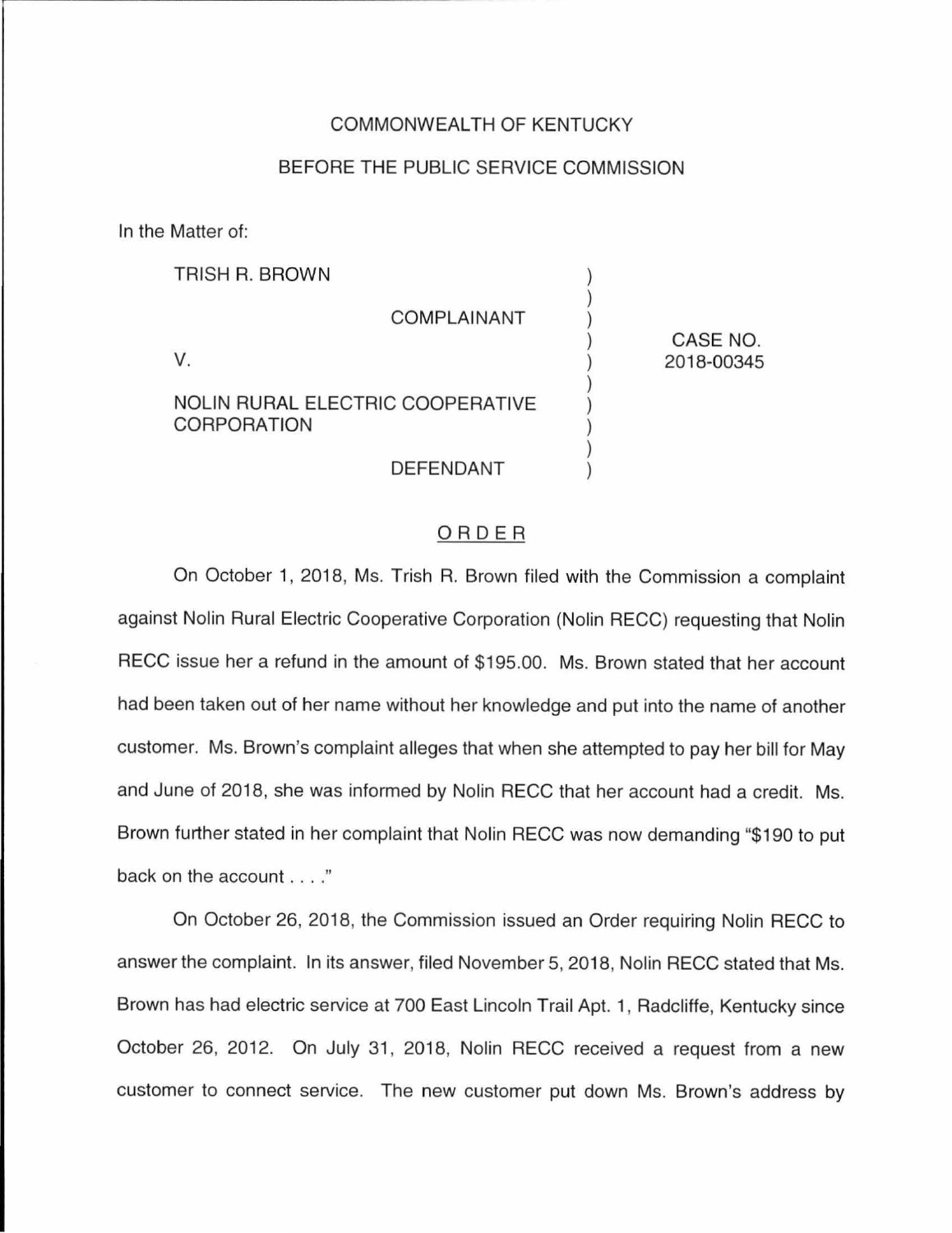mistake, but this error was not discovered until a later date. Therefore, Nolin RECC took the account at 700 East Lincoln Trail, Apt 1 out of Ms. Brown's name on July 31, 2018. On that date, her account was past due for usage from May 25, 2018, to June 25, 2018, in the amount of \$82.56. Ms. Brown's membership fee of \$5.00, her deposit of \$190.00, and the interest in the amount of \$0.88 were applied to her account.

Nolin RECC issued a final bill for the account on August 2, 2018, for usage from June 25, 2018, to July 31, 2018, in the amount of \$109.26. Once the membership fee, the deposit amount, and the interest were applied to both the past due amount of \$82.56 and the final bill of \$109.26, Nolin RECC thought Ms. Brown was due a \$4.06 refund check. Nolin RECC issued the refund check, and it was cashed.

In September 2018, Nolin RECC discovered its error and contacted Ms. Brown to explain that she would have to repay the membership fee and the deposit. Nolin RECC offered Ms. Brown the option of participating in the pre-pay program that would have eliminated the need for the deposit. Ms. Brown declined this option and signed a fourmonth contract that allowed her to pay the deposit back in installments. At the time Nolin RECC filed its answer, Ms. Brown had already repaid the membership fee and the entire deposit amount.

Commission Staff issued and Nolin RECC responded to one round of discovery. Ms. Brown was also given the opportunity to file with the Commission any further information she believed to be relevant in the Commission's April 5, 2019 Order. As of the date of this Order, Ms. Brown has not responded.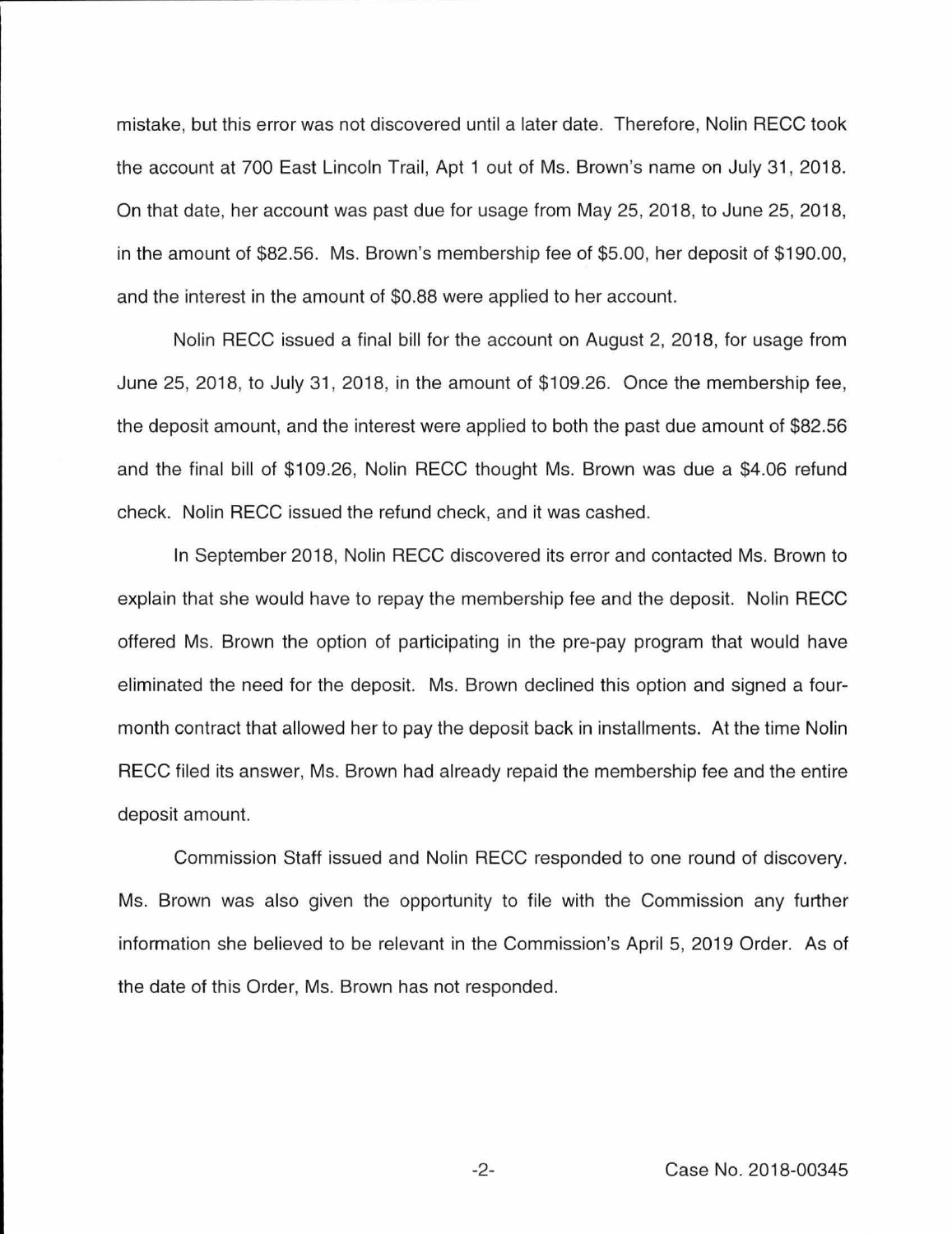In her complaint, Ms. Brown requests a refund of \$195.00. Although she does not explicitly say so, it appears that she is asking for the return of her membership fee and the deposit she repaid.

Nolin RECC's tariff states in Section B(9)(T) that the "Cooperative shall require a minimum cash deposit or other guaranty to secure payment of bills . ... " (emphasis added). Therefore, Nolin RECC had no choice under its tariff but to arrange for the deposit to be repaid once the error had been discovered. Although changing the name on the account was not Ms. Brown's mistake, she has not incurred any expense as a result of that error. Her deposit was not confiscated; it was applied to her outstanding electric bills. In fact, if Nolin RECC was ordered to return the \$195.00 as requested by Ms. Brown, the practical effect would be to give her two months of free electric service, which is prohibited by KRS 278.160(2) that states "[n]o utility shall charge, demand, collect, or receive from any person a greater or less compensation for any service rendered or to be rendered than that prescribed in its filed schedules .. .. " Nolin RECC would be violating its tariff and KRS 278.160 if it provided Ms. Brown's requested relief.

Based on a review of the Complaint and being otherwise sufficiently advised, the Commission finds that there is no evidence that Nolin RECC has violated any statute, regulation, or provision of its tariff.

Based on the foregoing, it is THEREFORE ORDERED that:

1. The Complaint of Trish R. Brown against Nolin RECC is dismissed with prejudice.

2. This case is closed and removed from the Commission's docket.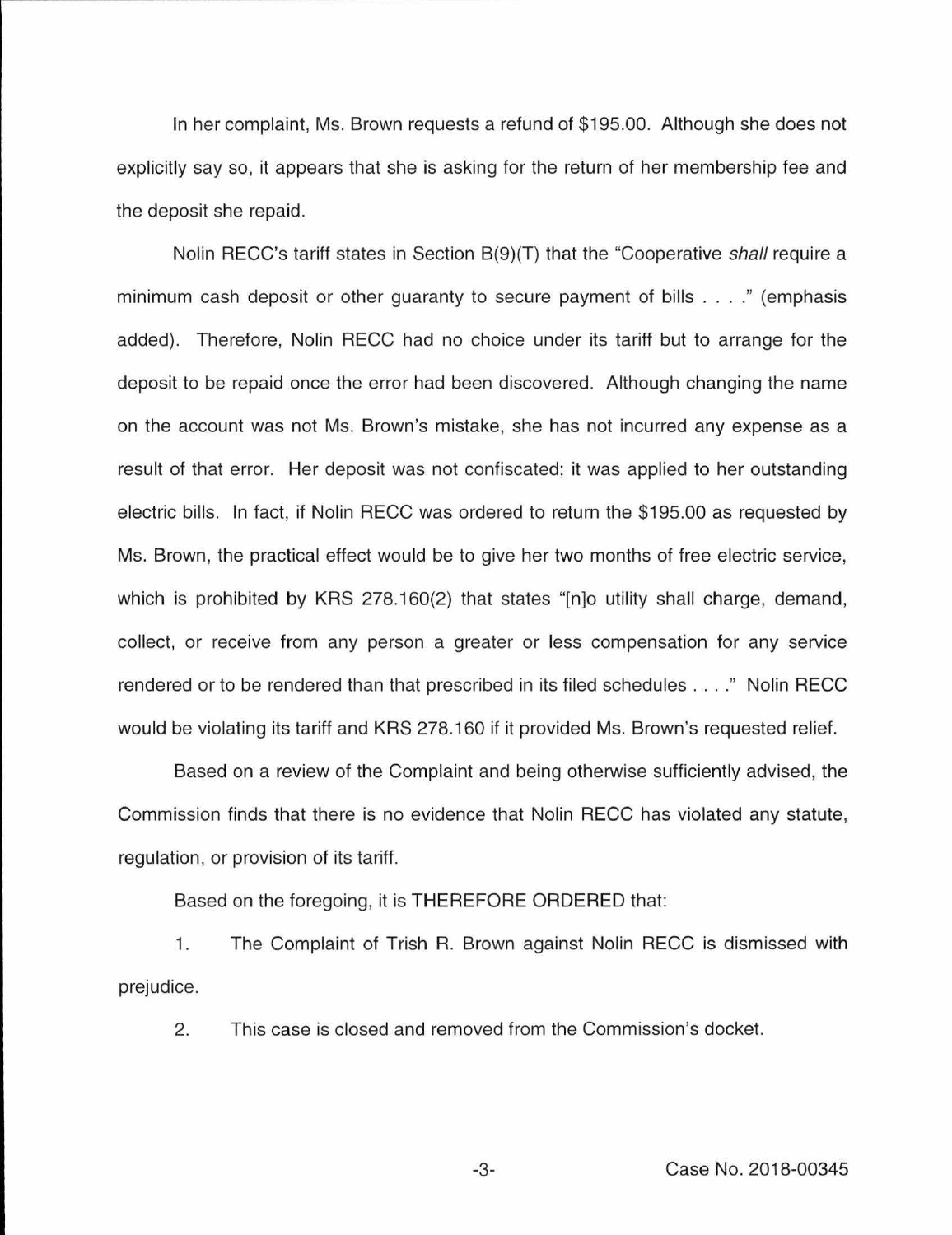By the Commission

ENTERED JUN 0 5 2019

KENTUCKY PUBLIC SERVICE COMMISSION

ATTEST:

Stor<br>Gen: S. Thom **Executive Director** 

Case No. 2018-00345